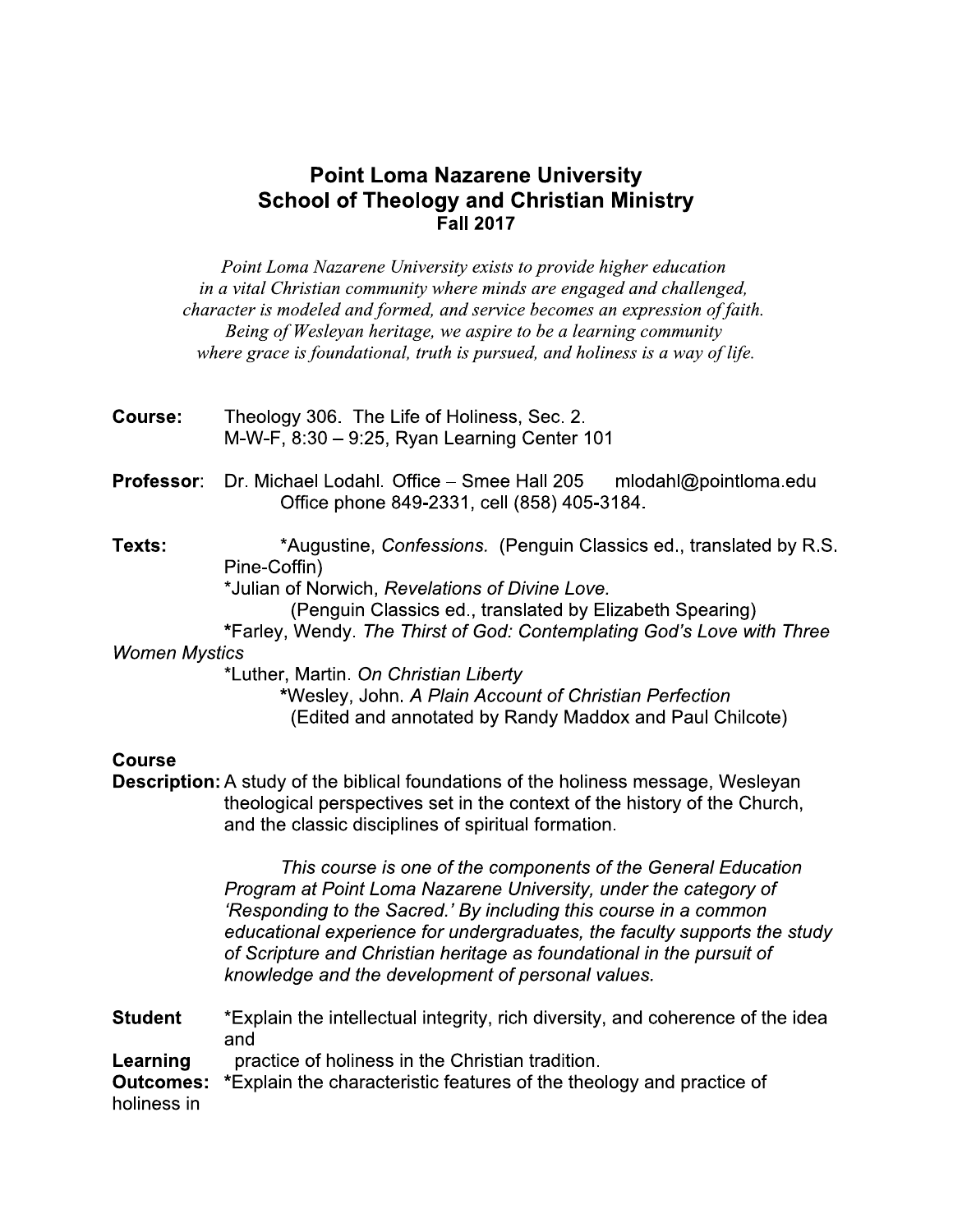Wesleyan theology.

\*Explain the importance of an ongoing, lifelong commitment to and participation in the Christian tradition and congregational life.

# **Requirements:**

1) Consistent class attendance and participation. You are encouraged (though not required) to bring a Bible (your favorite translation will be fine) to class. Attendance will play a significant role in the grading process.

2) Careful and disciplined reading of assigned texts for each class session. This will be determined primarily both by participation in class discussions, and possibly also by occasional unannounced quizzes.

3) Two reflection papers, the first one 3-5 pages in length double-spaced (Times-Roman, Garamond or Californian font, 12-point size) and the second one 5-7 pages, on topics described immediately below and (as will be) discussed in class. You are encouraged to utilize

assigned reading materials in these papers. It is also quite acceptable and even encouraged for you to draw on Scripture, ideas we discuss in class, or other ideas you have learned as a

university student as you write your reflection papers. The papers will be due as scheduled in the syllabus course calendar.

- First essay assignment: please write a 3-5 page spiritual autobiography 'in the spirit of Augustine' – about family and church upbringing and experiences, and how you believe that these have shaped you. Additionally, I strongly encourage you to include in this paper some reflections upon the specific 'place' (or places) where you grew up, especially a place that may have had spiritual significance in your life whether it be out camping, mountain climbing, surfing, sailing, or even your own backyard. How do you go about thinking theologically about the significance of specific physical place(s) and times in your life? How might you begin to relate those experiences of God's creation to what you are learning about the life of holiness?
- Second essay assignment: choose any of the specific ideas or themes that we have either read about, or discussed, in this class and develop it further in a 5-7 page essay. It may be a specific biblical passage that you'd like to reflect upon further, or possibly a passage we have not addressed in class reading and discussion, or perhaps some theological idea / doctrine or controversy. Feel free to develop your idea or theme for this paper in consultation with your professor.

You must utilize at least five books or journal articles outside class reading, totaling a minimum of 100 pages of reading. You are to include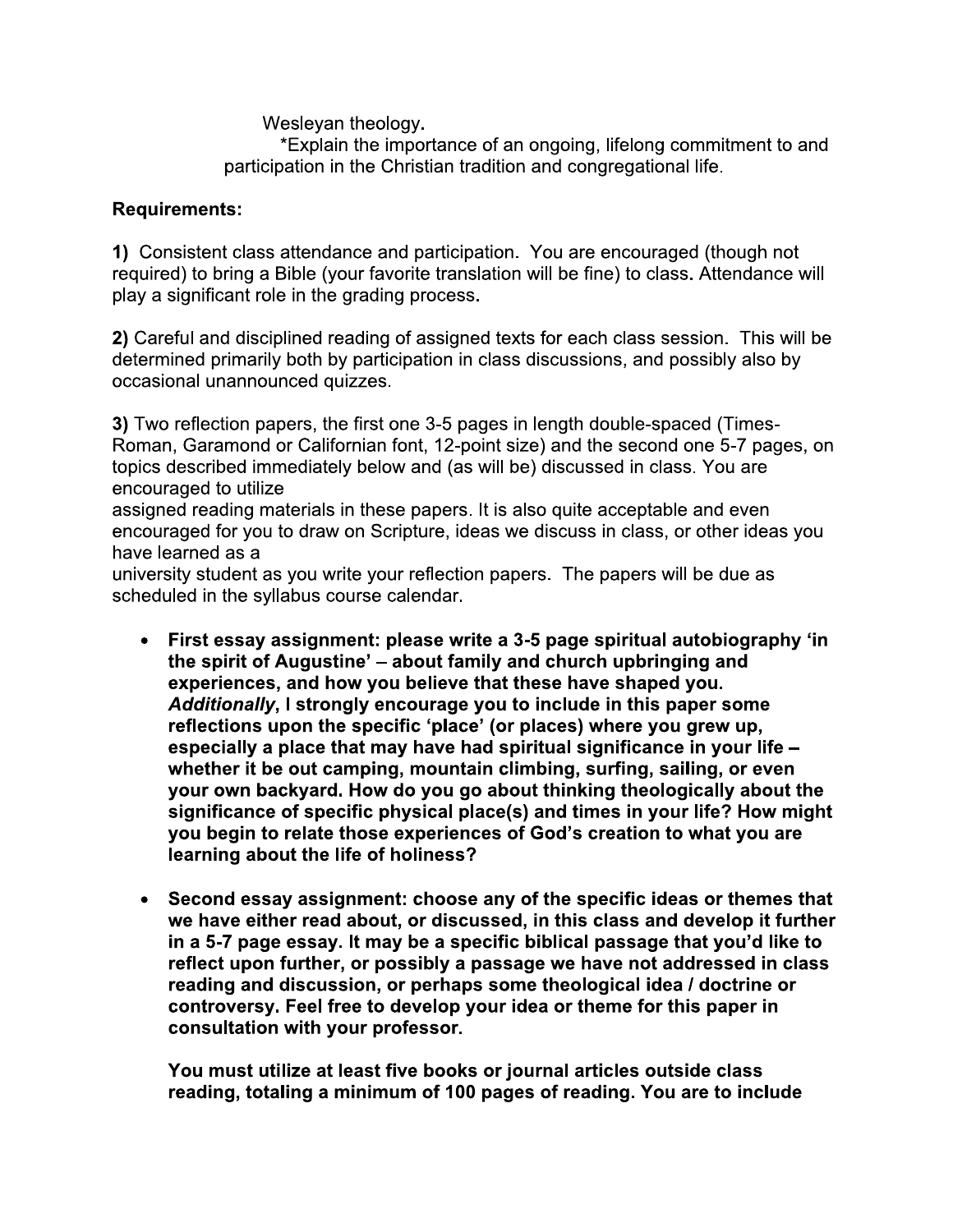your outside reading sources (and number of pages read from each source) in your paper's bibliography.

**OR** 

(See next page!)

#### You may instead choose to read a book from the following list of possibilities and write a thoughtful review, reflection and response essay on the book. Books from which you may choose:

Clapper, Gregory. As If the Heart Mattered: A Wesleyan Spirituality Johnson, Elizabeth. Consider Jesus: Waves of Renewal in Christology Johnson, Elizabeth. Woman, Earth and Creator Spirit Lodahl, Michael and Masciewicz, April. Renewal in Love:

Living Holy Lives

## in God's Good Creation

Nouwen, Henri. Making All Things New: An Invitation to the Spiritual Life Oord, Thomas Jay and Lodahl, Michael. Relational Holiness Suchocki, Marjorie Hewitt. In God's Presence: Theological Reflections on Prayer Taylor, Barbara Brown. An Altar in the World Winner, Lauren. Mudhouse Sabbath

## **OR**

## You may choose to do a worship visit reflection paper.

This assignment is to write a paper of 5-7 double spaced pages (besides bibliography) about the worship service of a church that you will visit twice. There are some stipulations:

You will be visiting a church different from your own. If you are a Protestant (or if Protestantism is the branch of Christianity with which you are most familiar), you will attend either a Roman Catholic or Orthodox church service. If your background is Roman Catholic or Orthodox, you will visit an evangelical Protestant service (including Charismatic and Pentecostal churches, Baptist churches, Nazarene, Wesleyan and Methodist churches and independent churches such as Calvary Chapel).

You should visit the church's main worship service; this will normally be on Sunday. However, if your schedule does not permit a Sunday visit, large Roman Catholic congregations will have several services on Saturday and Sunday.

The assignment: After reading about the worship practices of the church you selected and visiting a particular church's worship service twice, write the report and include the following points:

 $\mathfrak{L}$ Determine whether the worship is primarily liturgical or not. Provide the historical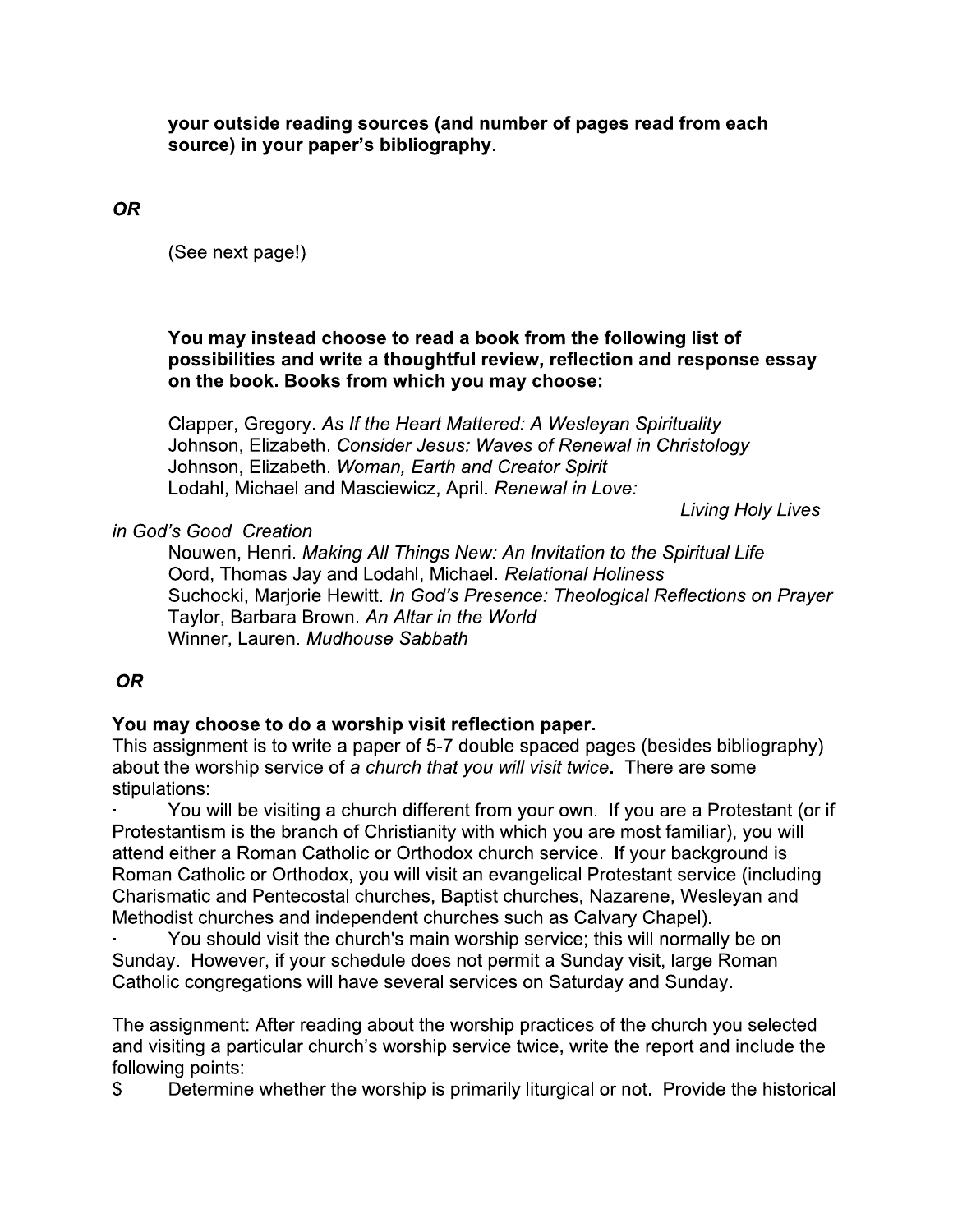reasons why it is or is not liturgical.

\$ Describe the extent to which the church employs physical media in its worship. This includes icons, statues, banners, decorations of all types, music, incense, stainedglass windows, etc. Try to explain why the church you visited uses the physical media that it does use and why it does not use others.

Determine whether preaching is a central part of worship. If it is, provide the \$ historical reasons why it is.

- How did music function in the worship service? \$
- $\overline{\mathcal{S}}$ How did prayer function in the worship service?
- \$ What was the most important part of the worship service?
- $\mathfrak{L}$ How was the Bible used in the worship service?

# Caution: When visiting either a Roman Catholic or Orthodox service, do not participate in communion unless you have been confirmed in that church.

4) Two objective exams as scheduled, including a comprehensive final exam.

- Please keep in mind that grammar, spelling and punctuation all play a highly critical role in your professor's evaluation of all your papers - and that you are required to solicit the benefits of at least one competent proofreader for your papers, the name of whom shall be included with or on your paper.
- Additionally, the PLNU School of Theology and Christian Ministry is committed to the equality of women and men as created together in God's image. Recognizing that people have often used language in ways that imply the exclusion or inferiority of women, the department urges students, faculty and staff to avoid sexist language in public discourse, in classroom discussions and especially in their writings.

# **Final Grade:**

Will be determined on the basis of attendance and participation, including quizzes (15%), the two reflection papers (15% on the first, 25% for the second) and the two exams (20% for the first, and 25% for the final).

Grading scale: 94-100, A; 90-93, A-; 87-89, B+; 83-86, B; 80-82, B-; 77-79, C+; 73-76, C; 69-72, C-; 66-68, D+; 62-66, D; 58-61, D-; below 57.5, F.

• All students are expected to meet the standards for this course as set by the instructor. However, students with learning disabilities who may need accommodations should discuss options with the Academic Support Center during the first two weeks of class. The ASC will contact professors with suggested classroom needs and accommodations. Approved documentation must be on file in the ASC prior to the start of the semester.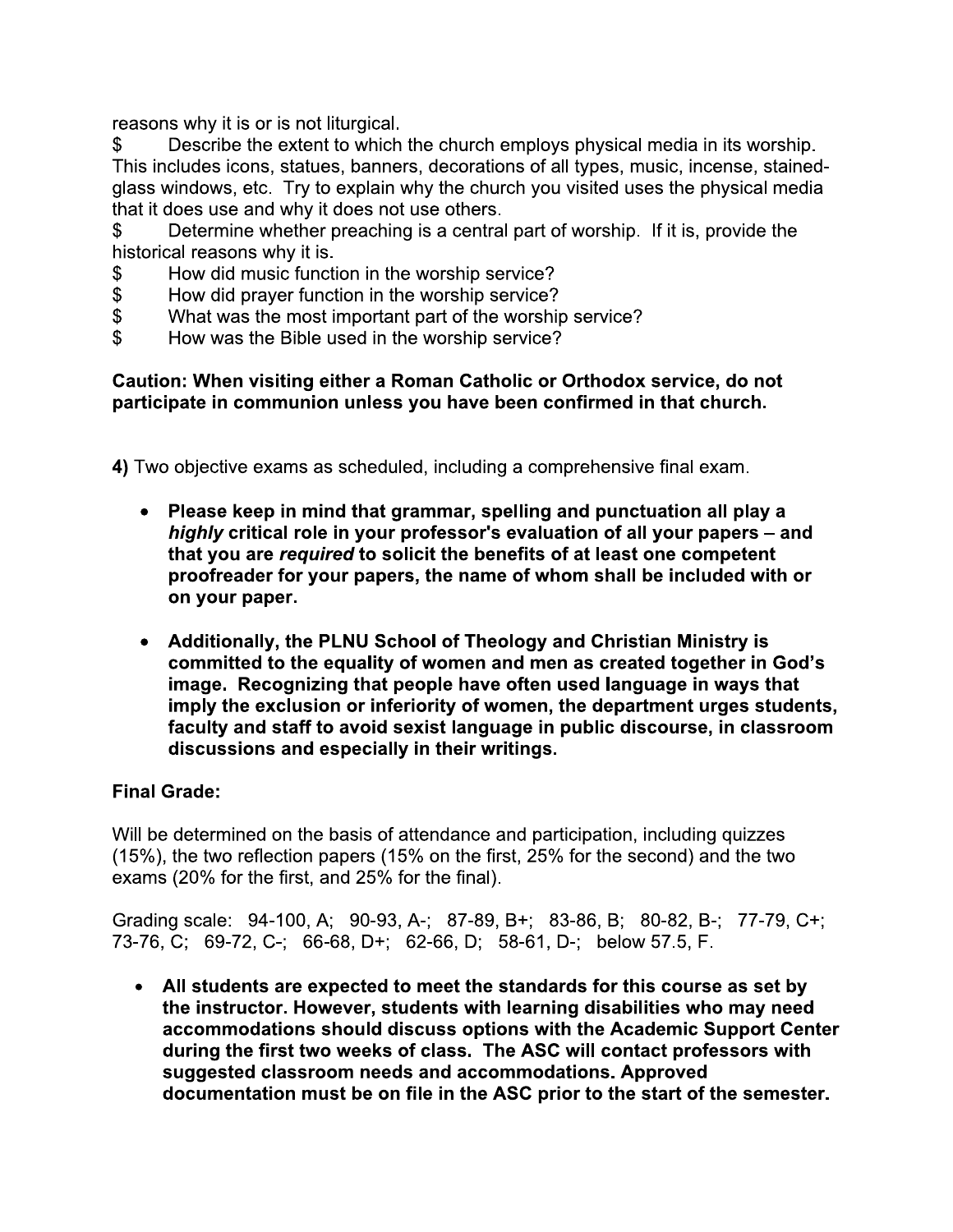Academic dishonesty will not be tolerated. Please consult the school catalog under the heading of Academic Honesty to learn the professor's intended policy regarding student dishonesty in academic work.

# Course Calendar: Do the assigned reading for each day prior to the class session.

# **August**

29 - Introduction to the course: God's call upon God's people to share in God's holiness.

30 - Augustine's Confessions, Introduction, and Book I, Chapters 1-5. **September** 

- 1 Confessions Book I, Chapters 6-20. Search me, O God, and know my heart ...
- 4 Confessions Book II, Chapters 1-9 and Book III, Chapters 1-12.
- 6 Confessions Book III, Chapter 1 Book IV, Chapter 16.
- 8 Confessions Book V, Chapters 1-14 and Book VI, Chapters 1-5.
- 11 Confessions Book VI, Chapters 6-16 and Book VII, Chapters 1-6.
- 13 Confessions Book VII, Chapters 7-21 and Book VIII, Chapters 1-5.
- 15 Confessions Book VIII, Chapters 6-12 and Book IX, Chapters 1-6.
- 18 Confessions Book IX, Chapters 7-13 and Book X, Chapters 1-8.
- 20 Confessions Book X, Chapters 9-34.
- 22 Confessions Book X, Chapters 35-43 and Book XI, Chapters 1-16.
- 25 Confessions Book XI, Chapters 17-31 and Book XII, Chapters 1-15.
- 27 Confessions Book XII, Chapters 16-32 and Book XIII, Chapters 1-13.
- 29 Confessions Book XIII, Chapters 14-38.

We will have some guests in class today for small group discussion of Augustine. Please keep in mind, too, that your first reflection paper will be due on Canvas Thursday of next week, 11:59 p.m.

## **October**

2 – Julian of Norwich's Revelations, Introduction (xii-xxxiii).

4 – Revelations, Translator's Note (xxxvii-xlii) and pages 3-27.

5 - First reflection paper due no later than 11:59 p.m. on Canvas.

In this essay, please write a 3-5 page spiritual autobiography 'in the spirit of Augustine' – about family and church upbringing and experiences, and how you believe that these have shaped you. Additionally, I strongly encourage you to include in this paper some reflections upon the specific 'place' (or places) where you grew up, especially a place that may have had spiritual significance in your life - whether it be out camping, mountain climbing, surfing, sailing, or even your own backyard. How do you go about thinking theologically about the significance of specific physical place(s) and times in your life? How might you begin to relate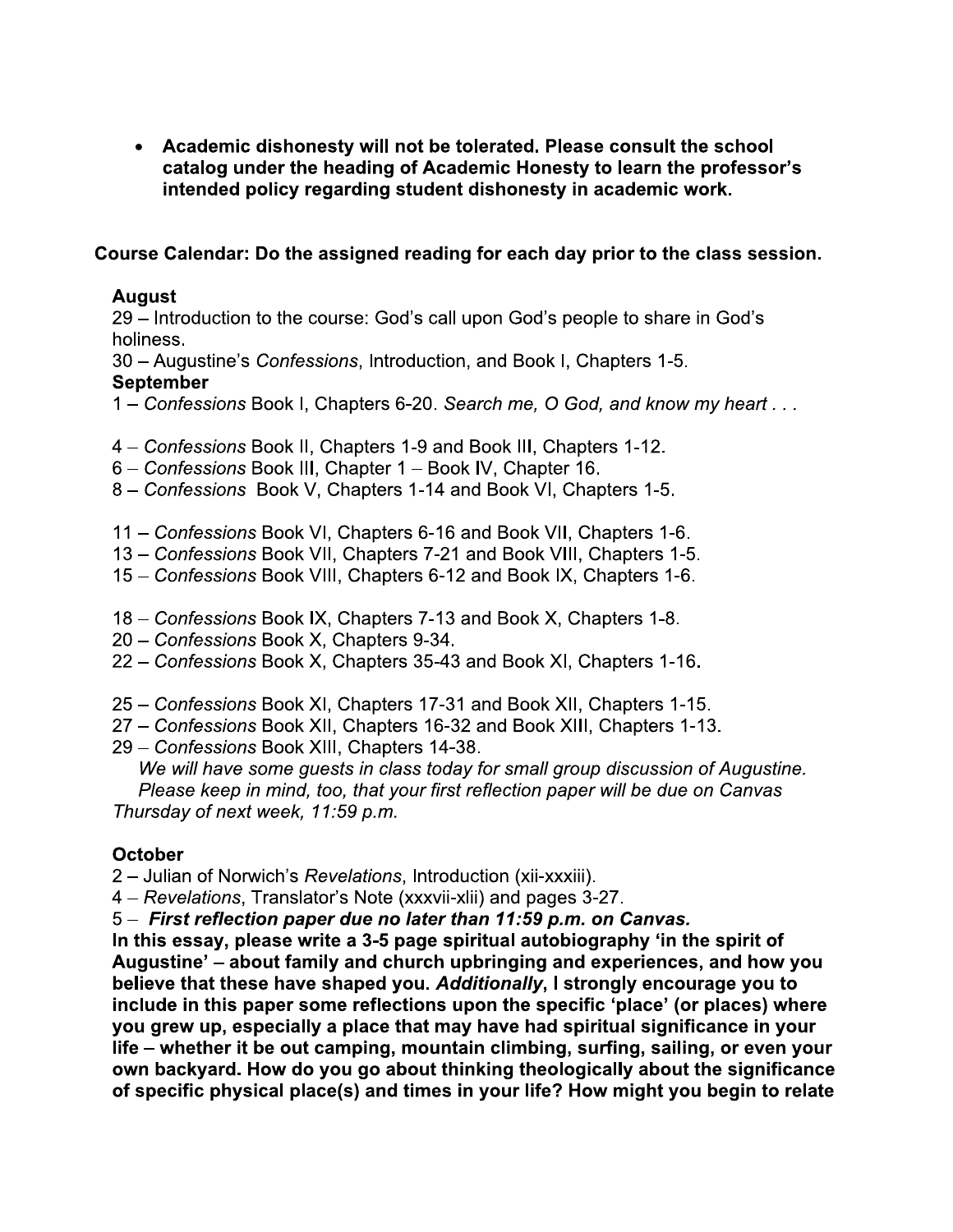# those experiences of God's creation to what you are learning about the life of holiness?

6 – No class; finish reading Julian's 'short text' of the Revelations (28-38).

- $9 Revelations$  41-67.
- 11 No class; professor gone to hang out with pastors of Central California. Assigned reading: Lodahl essay on Canvas, "Divine Holiness."
- $13 Revelations$  67-93.
- 16 Revelations 93-124.
- 18 Revelations 125-153.
- $20 -$ Fall Break.
- 23 Revelations 153-180.
- 25 Catching up and Midterm review!

# 27 - Midterm examination.

30 – Martin Luther's On Christian Liberty Introduction (vii-x) and pages 1-30.

## **November**

- 1 Christian Liberty 30-62.
- 3 Christian Liberty 62-74 and "An Open Letter to Pope Leo X" (75-94)

6 – John Wesley's A Plain Account of Christian Perfection, editors' Preface and Introduction (9-30)

8 - Plain Account 33-66.

10 – Plain Account 66-99. Please note that next week you will be required to let me know which of the three essay options you will pursue.

13 - Plain Account 99-127.

15 - Plain Account 127 -160.

17 – No class; professor off to Boston for the American Academy of Religion annual meeting.

# Due on Canvas no later than 5 p.m.: a brief description of which of the three essay

options you will be working on for this course.

## Thanksgiving week: no class meetings. Work on your paper!

27 - Wendy Farley's The Thirst of God, Note to Readers (ix-xi),

and Introduction, Prologue, Chapter 1 (1-26).

29 - Thirst. 27-58.

## **December**

1 – No class; professor off to Provo, Utah to hang out with LDS scholars at BYU. Please note that this is the optimum opportunity to finish your essay assignment that is due early next week.

 $4 - 7$ hirst. 59-94.